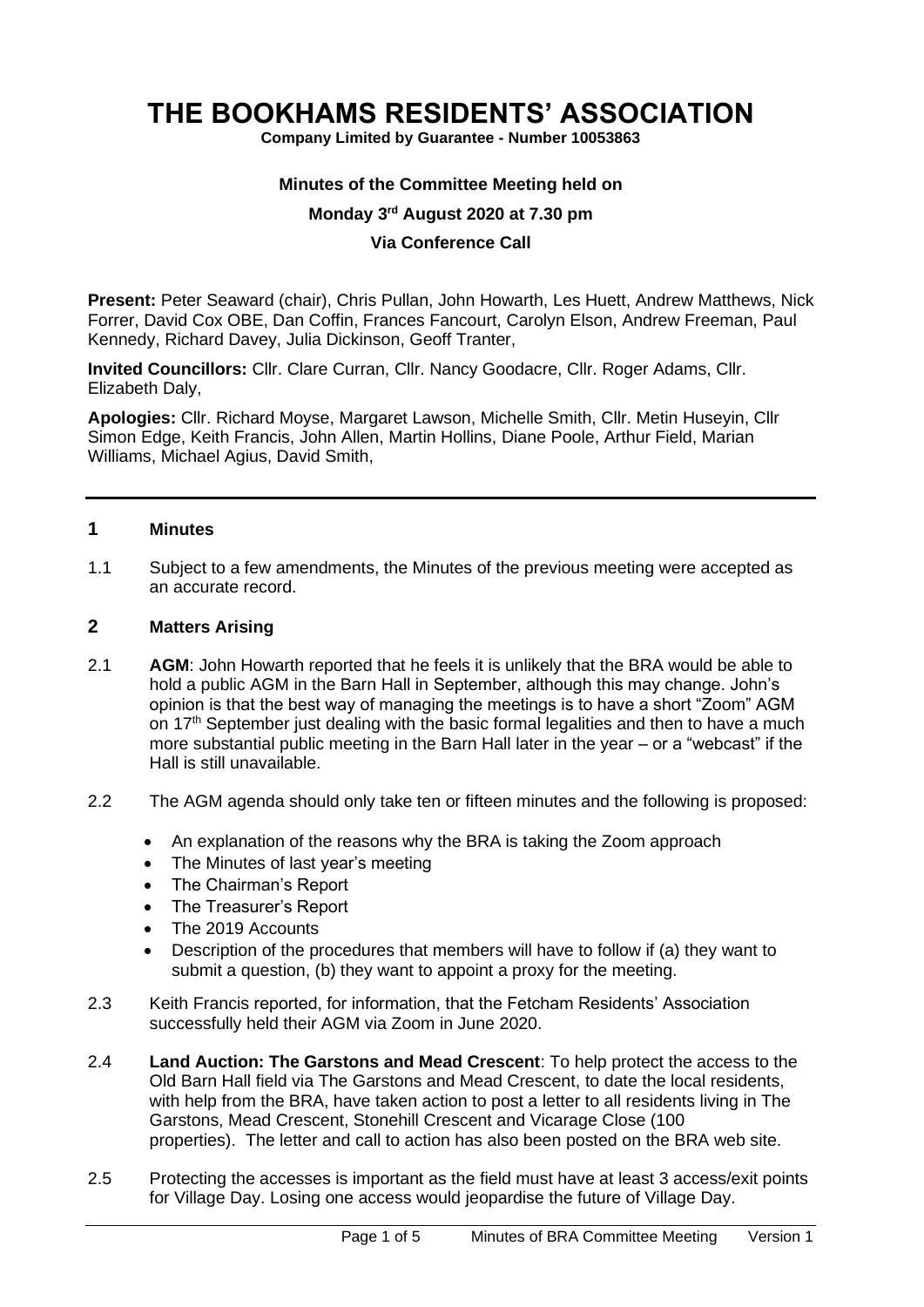- 2.6 A meeting is scheduled on  $6<sup>th</sup>$  August to coordinate a plan of action. This could include a village green, obtaining a Rights of Way, as asset of community value and/or a longterm lease (the field is owned by MVDC).
- 2.7 The situation is quite complicated as the two strips of land are designated as Highways land, but in private ownership. The owners could apply to de-designate it as Highways land and therefore develop it (although the Mead Crescent land is too small).
- 2.8 It was also suggested that some work could be done to The Garstons strip of land to enhance its community value. Frances Fancourt to investigate. The land also has 2 mature trees on it.
- 2.9 Other pieces of land have also been auctioned, e.g. the grassy islands in The Lorne and the wooded area at the junction of Hawkwood Rise and the A246.
- 2.10 **Bookham Common:** A further meeting, bringing together representatives of, the BRA, Friends of Bookham Common, Bookham Councillors and the National Trust has been held.
- 2.11 Recently it has also been informally reported that there had been three reports of dogs attacking ducklings in the pond although the police have not been notified of any incidents. This highlights the need for the public to report all incidents to build a profile of the issues.
- 2.12 The NT has erected some signs asking owners to keep their dogs under control. Due to furlough, no further signage has been possible, i.e. to to warn walkers of sensitive areas during breeding time, etc. The Friends of Bookham Common are continuing to progress a responsible dog owners initiative. The answer is education, which will take time to have an impact.
- 2.13 Good action has been taken on dog fouling and reporting overflowing bins has been made easier.

## **3 Correspondence**

## 3.1 **Walking and Cycle Routes:**

- 3.2 Julia Dickinson reported that the Department of Transport has published "Gear Change A bold vision for cycling and walking" that wishes to see a step-change in cycling and walking in the coming years, encouraging cycling and walking so that it becomes a natural everyday activity, and less reliance on cars, etc. The Government is making £2b available over 5 years and money for Surrey will be channelled via SCC.
- 3.3 Bids can be submitted to SCC to help improve the walking and cycling infrastructure. Further discussion took place regarding the Howard of Effingham and the need to improve safe access for cyclists, and that cycle lanes and pedestrian access must be a major consideration for the new build. It was agreed that a small group comprising Richard Davey, Dan Coffin, Nancy Goodacre and Richard Moyse. Julia Dickinson and Andrew Matthews would discuss.
- 3.4 Access to the High Street was also discussed and the need for cycle racks. Dan Coffin pointed out that most fatalities occur on rural roads and these should be prioritised. Julia will discuss ideas with the Cycle Forum. Clare Curran asked that bids be submitted quite promptly so that they could be discussed with the Council's Safer Travel Officer.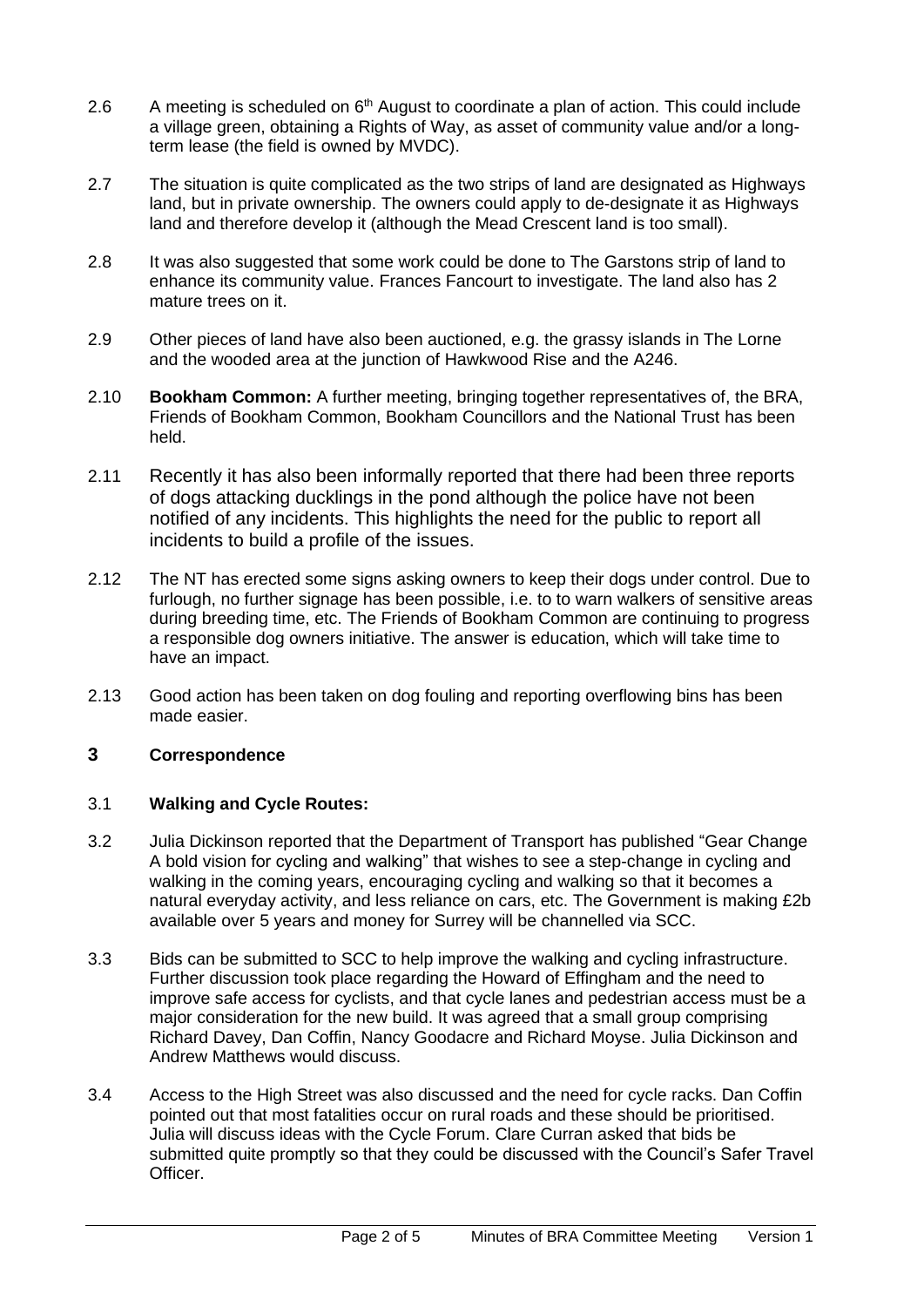- 3.5 **Telephone Box – Bookham Station**: Cllr. Simon Edge reported that Local Councillors have been contacted by a MVDC Planning Officer who is taking a further look at the removal of the phone box by Bookham station. Councillor views have been requested by Monday 3 August.
- 3.6 The BRA supported its removal but MVDC objected as it "is located close to the railway station and has a relatively high level of usage (72 calls in a 12 month period)" and the Council's Planning Policy Working Group has said that "removal of any telephone box near a railway station should be objected to."
- 3.7 Simon has written to support the BRA's view that is should be removed as it is often vandalised, is an eyesore and mobile phone usage is widespread.
- 3.8 However, there were several members that felt the telephone box should be retained. It was agreed that Peter Seaward would speak to MVDC to see if the telephone could be relocated to the station which would hopefully result in less vandalism. Francis Fancourt asked whether a bench could also be provided.
- 3.9 **Donations:** Mask Tree: The Committee agreed to make a donation of £75 to Mark Tree. MVDC was also making a donation of £1,000. An application has also been made to the Council for £4,000 for Lavender Catering who have been providing meals to vulnerable people. It was noted that the Anchor Public House was also funding circa 120 meals per day.

# **4 Group Updates**

#### 4.1 **Management Group:**

4.1.1 **Save Leatherhead Theatre:** The theatre has started a campaign to raise £30,000, and a donation of £100 has been pledged.

## 4.2 **Planning Group**

- 4.2.1 Weekly running list: The committee considered 5 applications and decided to submit a letter of representation regarding 20/1055 - 17 Lower Shott.
- 4.2.2 39 The Park: Peter Seaward will take this up with senior MVDC officers at a meeting on the 27th as the Council's response concerning the removal of trees that formed part of a planning application was not considered adequate.
- 4.2.3 Wisley Airfield: Julia Dickinson and David Cox will write regarding the need for a school at the airfield assuming a new development will be built there. Clare Curran pointed out the SCC would not support a new school with less that 3 forms per year.
- 4.2.4 **Local Plan**: MVDC was due to publish the draft plan in October/November but this has now moved to April/May 2021.

## 4.3 **Environment Group**

- 4.3.1 **Litter Pick**: It was reported that Fetcham Residents' Association are looking at starting an anti-litter campaign. It was noted that litter issues are an issue at Bookham Splash, Spring Grove and areas along the A246. The BRA will look into reviving the "Only Losers Litter" campaign, but to make a difference littering should be reported to MVDC.
- 4.3.2 **Street/verge tree planting:** Frances Fancourt mentioned that discussing have been ongoing with SCC. The issue is that the BRA tree wardens want to plant trees again but have been stopped from planting themselves. Getting SCC or an SCC approved and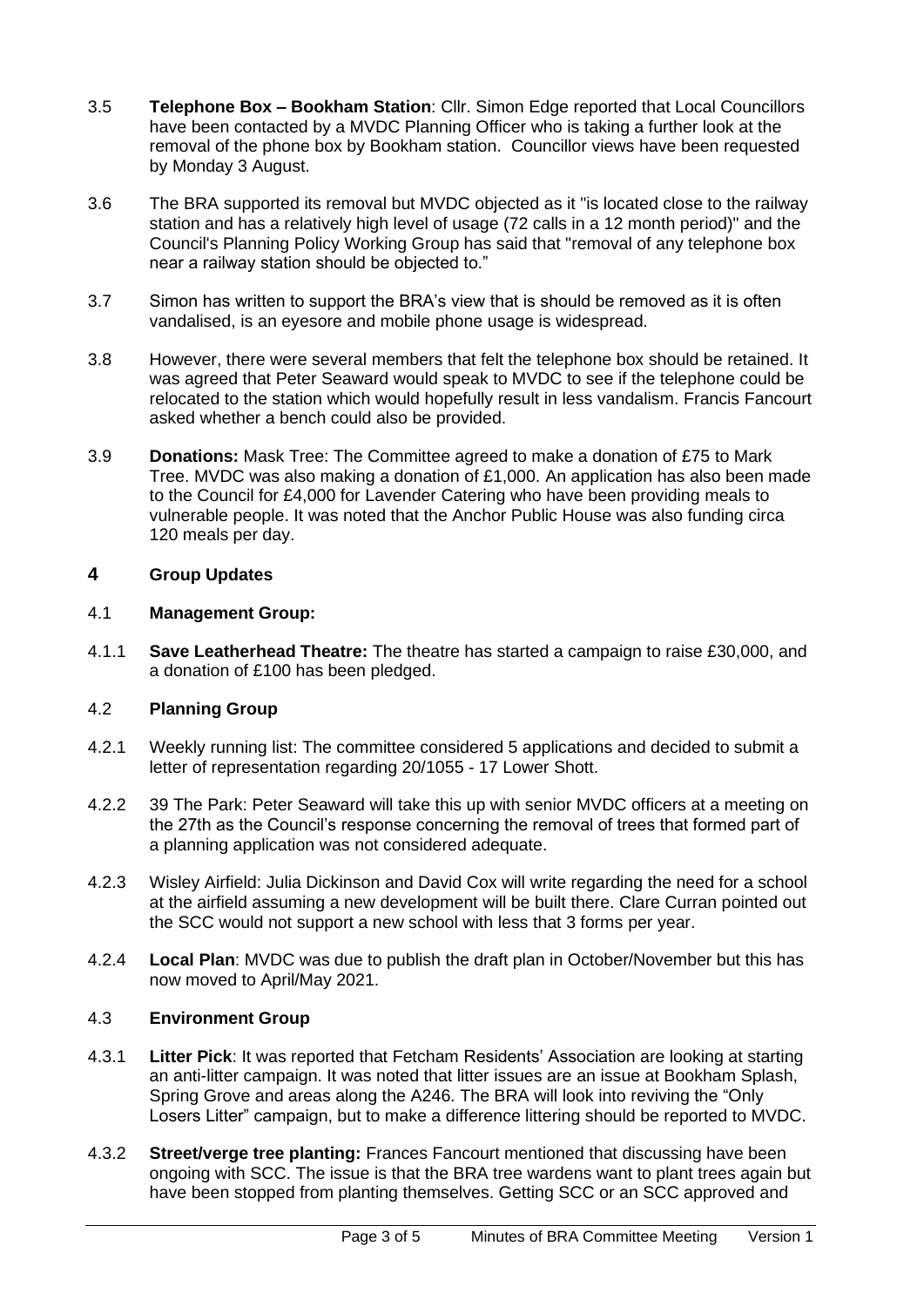qualified person to plant trees will cost from £150 - £300 per tree, whereas the tree wardens could plant for around £30 per tree.

4.3.3 Clare Curran said that if the BRA was to send a proposal to Highways the Cabinet Member responsible could waive this requirement. Francis will submit an application to plant 7 trees.

## 4.4 **Community Group**

- 4.4.1 High Street: There had been previous discussions regarding the High Street and making it more attractive, particularly now with the need to encourage residents to continue to shop locally now that Covid restrictions are easing. Prior to Covid MVDC had some plans in place for Dorking, Leatherhead and some of the surrounding villages, and Bookham needs to formulate plans for improvements and/or encouraging people to visit, for example:
	- Lower Shott: Rebuild with retail units with housing;
	- a campaign to promote Bookham, e.g. as a "cycle haven", work with Poleston Lacey to encourage visitors to visit the village too, perhaps a new distinguished restaurant, advertising along the A246, free parking, etc.
- 4.4.2 John Howarth reminded the Committee that Bookham Vision, albeit it 8 years ago, had addressed many of these issues and many of the recommendations probably remained valid. John agreed to circulate a list of the recommendations to inform further discussion, but to make changes needed enthusiastic volunteers and commitment from all agencies.
- 4.4.3 **Buses**: Keith Francis reported that changes to the 479 bus route should be notified in August 2020. Nil has been received to date. He also reported that the Merrow Park and Ride is is not as popular as before with passenger numbers down significantly.
- 4.4.4 **Churches Together**: Martin Hollins, representing Churches Together, was unable to attend the meeting but requested that the Committee be made aware of the statement from the Presidents of Churches Together in England which speaks about the journey of racial justice, following the killing of George Floyd in the United States.

<https://ctbi.org.uk/call-to-address-racial-injustice-by-cte-presidents/>

- 4.4.5 **Epson & St. Helier Hospitals:** Keith Francis reported that Merton Council have Petitioned the Minister of Health for an Independent Review of the decision to remove A&E from St Helier and Epsom hospitals without consultation. Apparently the new Acute hospital at Sutton will not be fully A&E compliant and patients could still be sent to other specialist hospitals, i.e. St George's, for treatment.
- 4.4.6 **Covid 19 and The Royal Surrey Hospital**: Keith also said that the hospital now has a Covid-19 Isolation 20 bed unit – a rapidly built unit in a car park. It is already in use by patients recovering from the Coronavirus. More locally, Headley Court is also operational.

# 4.5 **Communications & Membership Group**

- 4.5.1 **Newsletter**: Carolyn Elson said that she and Les Hyett are in discussions about their approach to the Autumn Newsletter. Carolyn is also talking to some of the Road Stewards to hear their feedback on a) delivering the Newsletter and b) collecting subscriptions to help us form a view.
- 4.5.2 **Membership:** Following the distribution to The Garstons, Mead Crescent, Stonehill